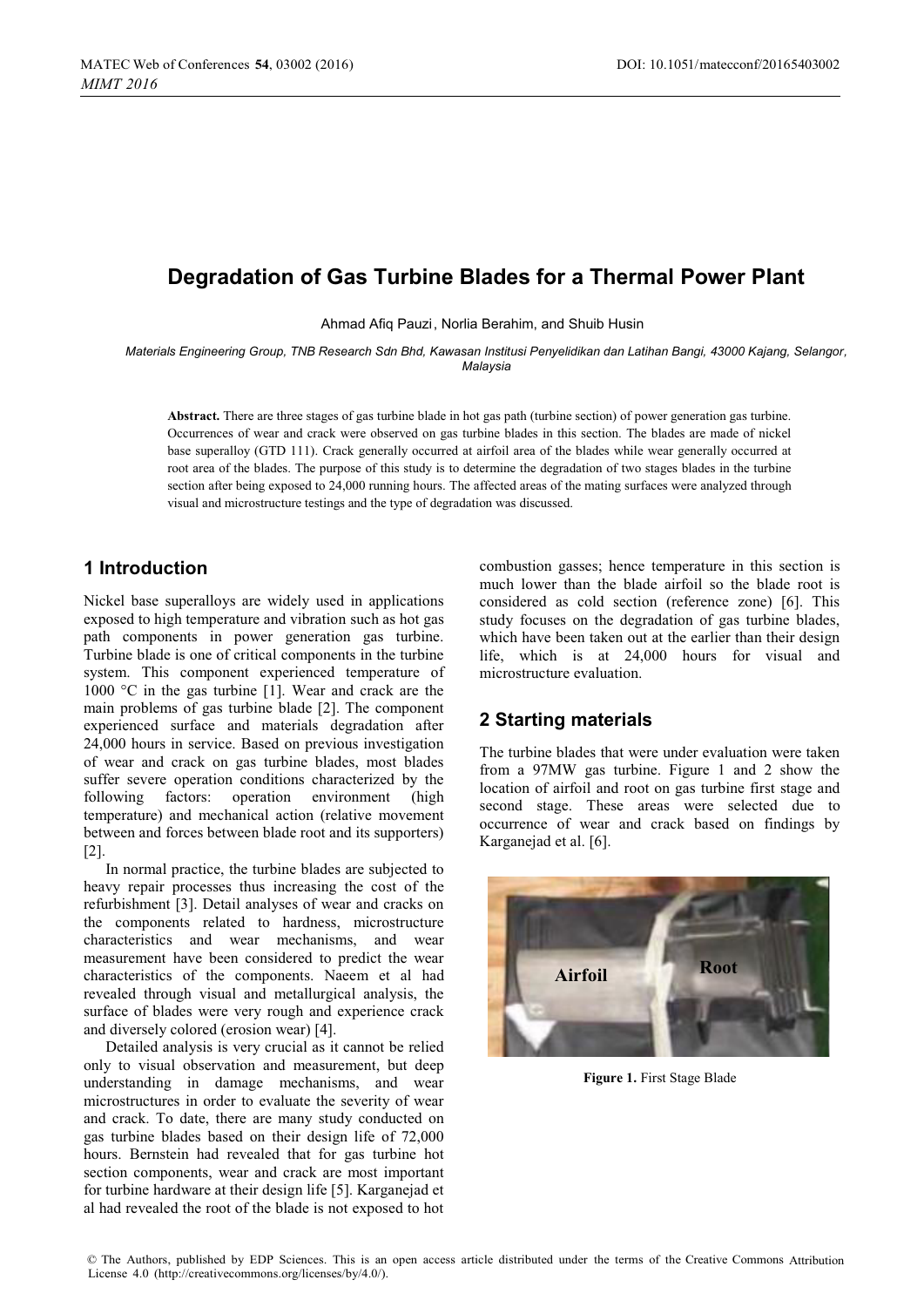

**Figure 2.** Second Stage Blade

### **3 Visual observation and microstructure**

The visual observation was carried out after the blades had been operating 24,000 hours of operation. The turbine blades are made of a nickel base GTD 111 [11]. The chemical composition result for the turbine blades is shown in Table 1. These results are the average from 3 points in turbine blades. The table also includes the standard chemical-composition data for GTD 111.

Visual observation was performed on first stage nozzle and second stage nozzle. Table 2 shows the visual and microstructure of gas turbine blades after 24,000

| Table 1. Chemical composition of GTD 111 turbine blade |  |
|--------------------------------------------------------|--|
|--------------------------------------------------------|--|

.

| Element | ۰.,<br>ິ | N:<br>141 | UΟ   | Fe   | W    | Гa | m.<br>. .            | Mo          | -    | л    |
|---------|----------|-----------|------|------|------|----|----------------------|-------------|------|------|
|         | −…       | 61.05     | 9.68 | 0.85 | 4.42 | ے  | $4.3^\circ$<br>ے ر.+ | $7^{\circ}$ | 0.10 | 0.00 |

The microstructures of the turbine blades were recorded before and after its removal from the gas turbine.

### **4 Result and discussion**

hours operation.

#### **4.1 Visual observation**

**Table 2.** Visual observation and microstructures of gas turbine blades

| <b>Components</b>                                                                  | <b>Visual observation</b>                                                                                                                                                                        | Microstructure                                                                                                                   |
|------------------------------------------------------------------------------------|--------------------------------------------------------------------------------------------------------------------------------------------------------------------------------------------------|----------------------------------------------------------------------------------------------------------------------------------|
| First stage blade<br>Operating time:<br>$\sim$ 24,000 hours<br>Temperature: 1000°C | $10 \text{ cm}$<br>Coating diverse colour was observed at<br>blade airfoil surface. Occurrence of<br>wear was observed at root area. No<br>evidence of wear was found on the<br>airfoil surface. | 3 cm<br>The first stage bucket was cut into small<br>pieces for detail analysis.<br>Y matrix<br>y-y'eutectic phase<br>MC carbide |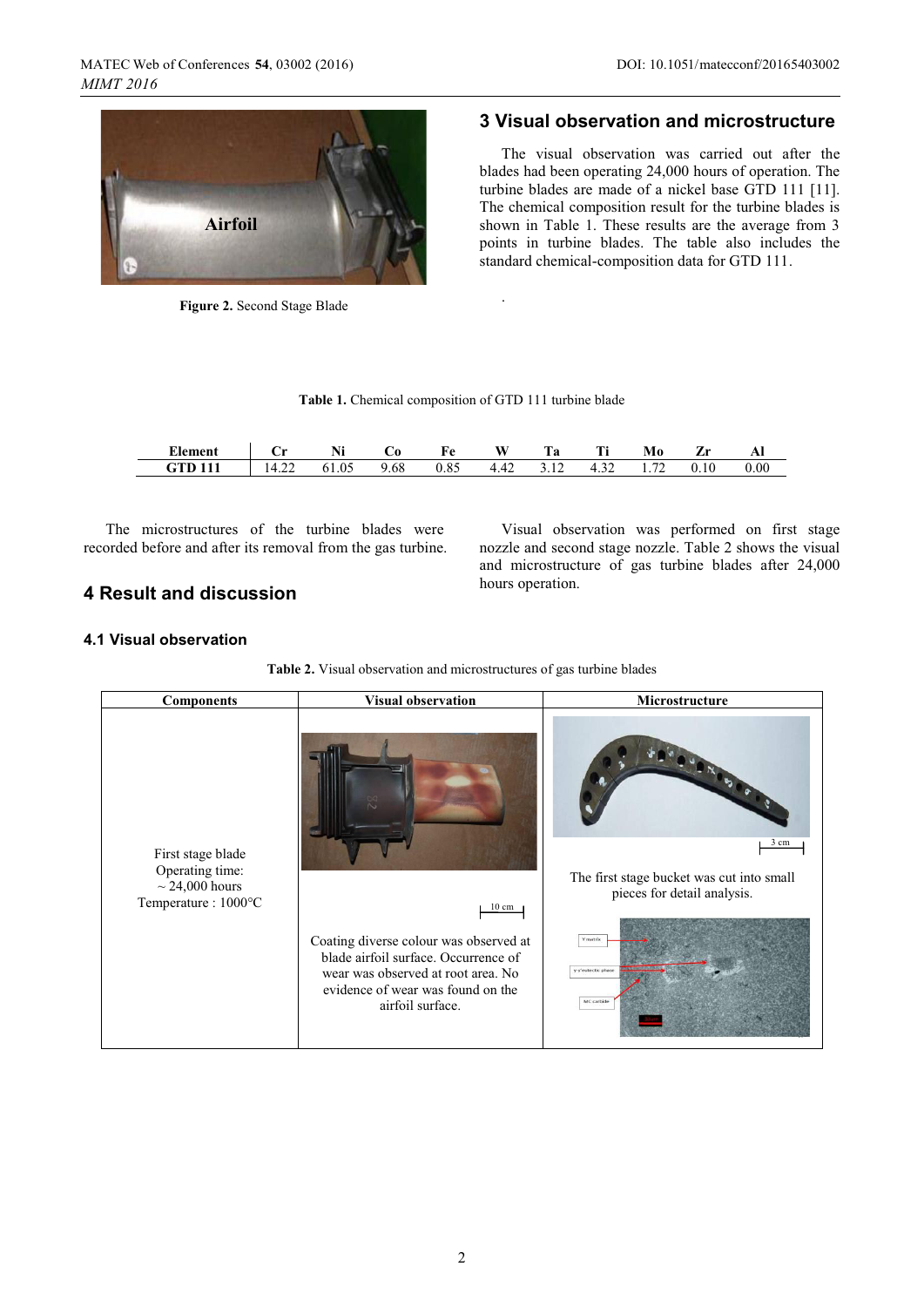| <b>Components</b>                                                             | <b>Visual observation</b>                                                                                                                                                                 | Microstructure                                                            |
|-------------------------------------------------------------------------------|-------------------------------------------------------------------------------------------------------------------------------------------------------------------------------------------|---------------------------------------------------------------------------|
| Second stage blade<br>Operating time:<br>$\sim 24,000$<br>Temperature: 1000°C | $\theta$                                                                                                                                                                                  | $3 \text{ cm}$                                                            |
|                                                                               | $10 \; \mathrm{cm}$                                                                                                                                                                       | The second stage bucket was cut into small<br>pieces for detail analysis. |
|                                                                               | The airfoil surface shows erosive mode.<br>The occurrence of brownish colour was<br>observed at certain areas at the airfoil<br>surface. Occurrence of wear was<br>observed at root area. | Y matrix<br>y-y'eutectic phase<br>MC carbide                              |

Generally, the blades are physically in good condition with no evidence of crack, oxidation or foreign object damage at the airfoil area. Vishwanathan revealed that the exposure to high temperature produced significant symptom that can initiate crack [2]. The occurrence of wear was observed at root area. Materials loss with the evidence of discolored arising was observed on these areas. Only little wear debris was retained on the surfaces [8, 9]. At these stages of damage, re-application of aluminum seal strip coating on the root area and application of thermal barrier coating (TBC) on airfoil area can protect the blades by affecting wear and crack mitigation [10].

#### **4.2 Microstructure examination**

Hyun In Kim et al revealed that when the gas turbine blades is used at high temperature for a long time, base material become damage and heat treatment has been applied of the elimanitation of cavities and cracks. [11]. Similar result had been revealed by Vardar et al, the crack initiated from the grain boundaries and propagated to the critical length. [12]. From this study, the morphology of the microstructures of gas turbine first stage and second stage blades are similar for nickel based alloy. The microstructure show fine  $\gamma$  and  $\gamma$ -  $\gamma'$  eutectic form in the matrix and coarse random cubic or script morphology MC carbide in mainly distribute in the matrix. No creep void and degradation were observed. Current practices of maintaining the microstructure to meet blade's design life of 72,000 hours, thermal barrier coating on was applied on the blades to make them last longer when operating at high temperature [13].

#### **5 Conclusion**

Based on microstructure analysis that has been performed, no observation of crack and degraded microstructure on the samples. If the turbine blades were decided to be re-installing into gas turbine, based on microstructure analysis, the blades are recommended to be in service for next 24,000 hours operating time.

Based on the wear mode that has been observed on the components, the main wear mechanism on the turbine blades is fretting wear.

#### **References**

- 1. Cyrus B. Meher Homji and George Gabriles, Gas Turbine Blade Failures – Causes, Avoidance, and Throubleshooting, Bechtel Corporation, Texas
- 2. R Vishwanathan, Damage Mechanisms and Life Assessment of High Temperature Components, Electric Power Research Institute (EPRI)
- 3. R Rajendran, MD Ganeshanchar, Jivankumar, T. Mohana Rao, Condition Assessment of Gas Turbine Blades and Coatings, Engineering Failure Analysis, 2011
- 4. Mehdi Tofighi Naeem, Seyed Sli Jazyeri, Nesa Rezamahdi, KN Toosi, Failure Analysis of Gas Turbine Blades, Univerisity of Technology.
- 5. Henry L. Bernstein, Materials Issue for Users of Gas Turbines.
- 6. S. Kargarnejad, F. Djvanroodi, Failure assessment of Nimonic 80A turbine blade, Engineering Failure Analysis, 2012.
- 7. TNBR Qats Sdn Bhd, Technical Report on F-Class Materials Identification, 2013
- 8. J Blau, Friction and Wear Transitions of Materials, Noyes Publication, NJ 1989
- 9. R.G Bayer, Wear Analysis for Engineers, HNB Publishing, New York, 2002